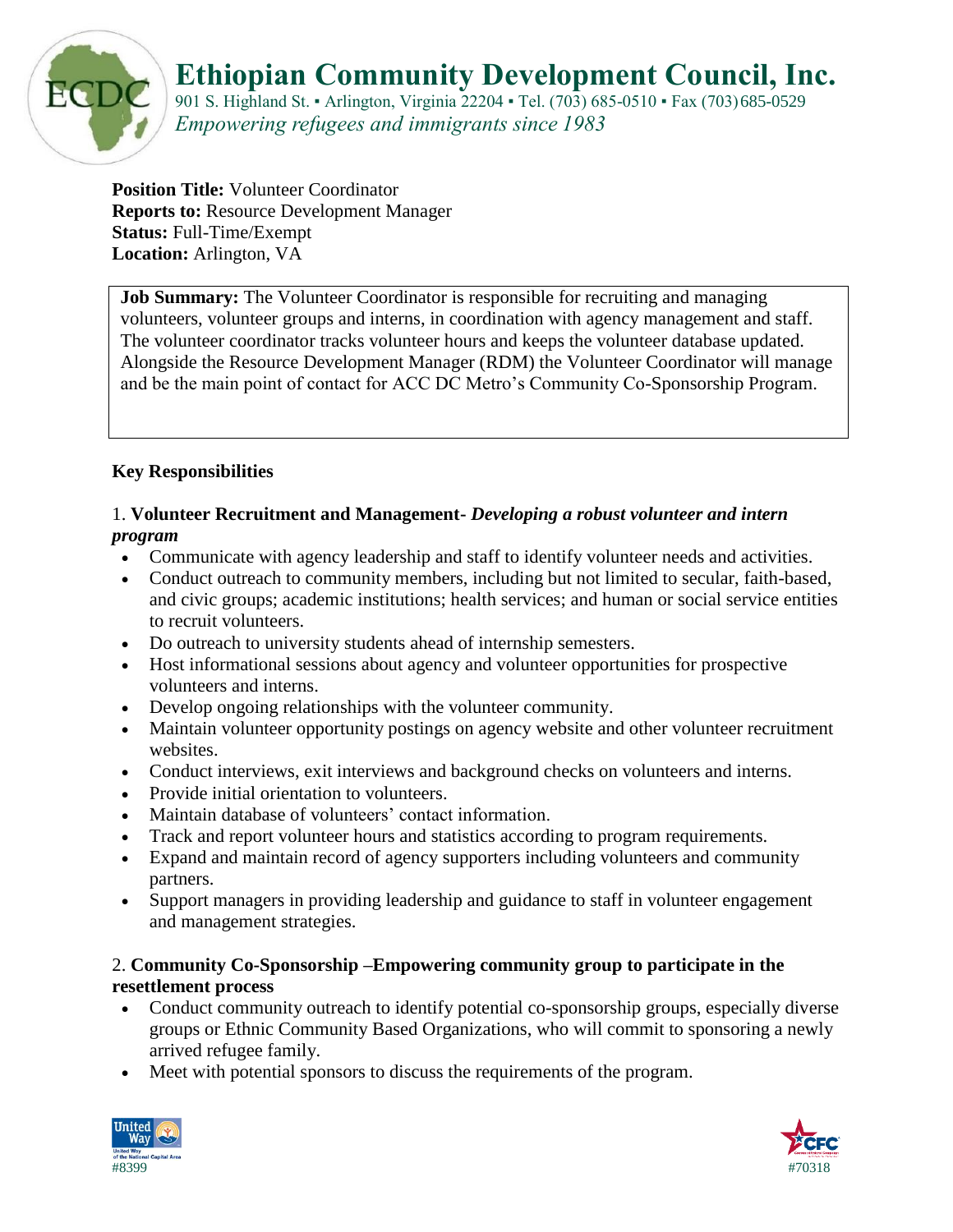

901 S. Highland St. • Arlington, Virginia 22204 • Tel. (703) 685-0510 • Fax (703) 685-0529 *Empowering refugees and immigrants since 1983*

- Collaborate with the RDM to continue to develop materials and guidelines for ACC DC Metro's co-sponsorship program
- Train accepted co-sponsorship groups
- Participate in ECDC and Catalyst meetings and trainings about co-sponsorship.
- Serve as the main point of contact between co-sponsorship group leaders and the ACC DC Metro resettlement team.
- Answer group questions, solve problems and provide support and check-ins throughout the 9-month co-sponsorship process.

### *3. Project Management- Managing volunteer-run programming* **Stitch-Ed- Sewing skills workshops**

- Recruit volunteer points of contact for the sewing skills program
- Work with caseworkers and other members of the staff team to promote program and recruit students
- Recruit and manage volunteers and teachers
- Set up program classroom and assists with classes as needed
- Communicate with RDM about any resources needed

## **ACC DC Podcast**

EC

- Recruit and manage podcast volunteers
- Hold regular meetings with the podcast volunteer team
- Maintain podcast schedule and podcast promotion
- Plan podcast themes, episodes and seasons
- Ensure podcast quality before posting and request edits when needs
- Post completed podcast on all platforms
- Assist with reaching out to potential guests
- Keep track of project equipment and communicate with RDM about any resources needed.

## **Education, Experience, Knowledge, Skills and Abilities**

- Bachelor's degree (B.A.). in social work, international studies or related field; or one to two years of related training and experience; or other equivalent combination of education and demonstrated experience
- Excellent verbal and written communication skills and the ability to communicate effectively with a diverse range of audiences
- Excellent interpersonal and organizational skills
- 1-2 years of experience volunteering or managing volunteers
- Comfortability with social media, experience managing social media accounts for a business/organization a plus.
- Experience in maintaining databases and organizing information.
- Ability to facilitate community meetings and build partnerships with community members.
- Self-directed, motivated and able to handle multiple projects at once
- Ability to exercise initiative and judgment and make decisions within the scope of assigned responsibilities.
- Ability to effectively communicate relevant project information to superiors.